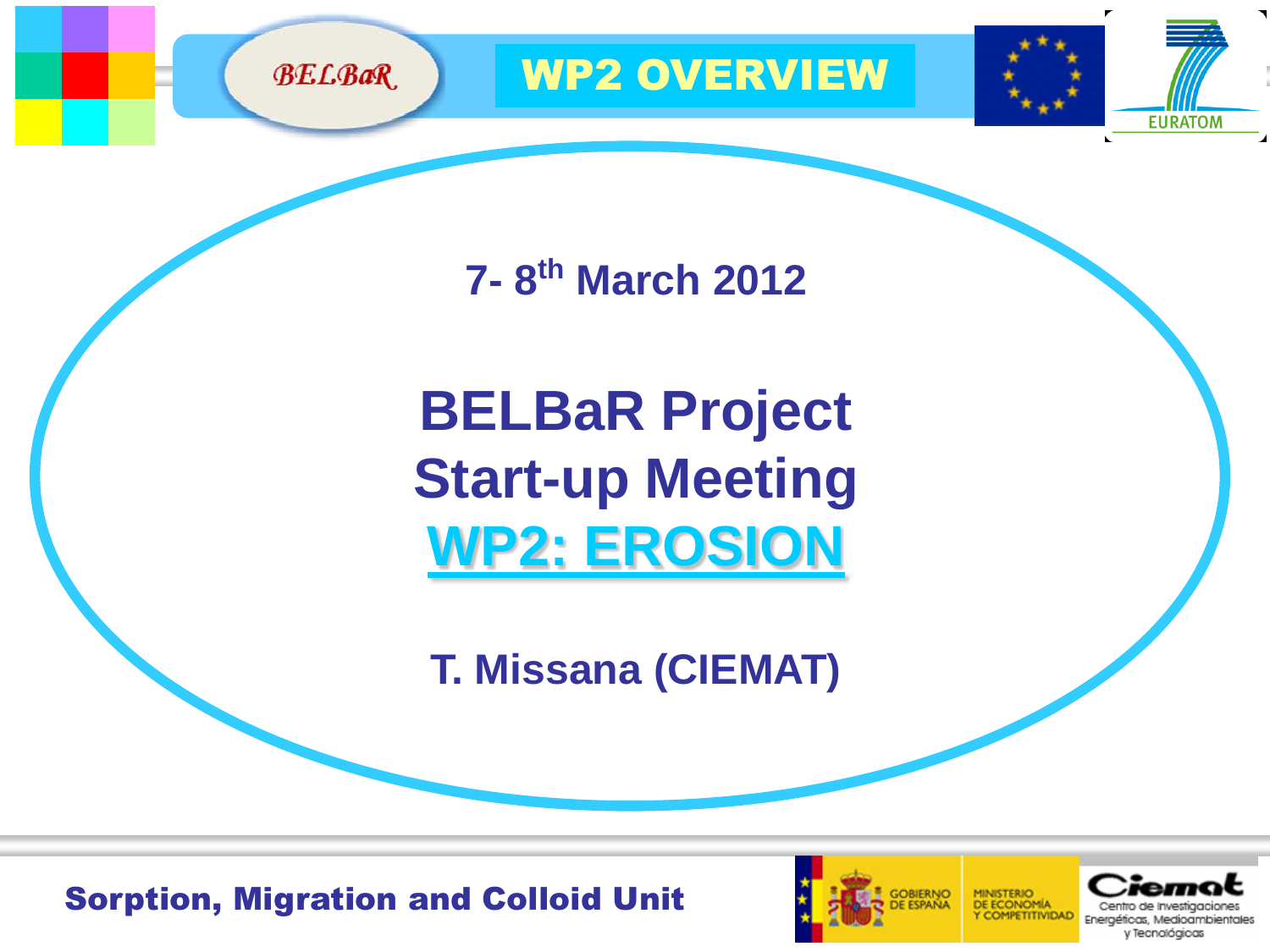



## Work Package 2: PARTICIPANTS and PMs

| ÷۱                                          |                |                |                |                               |             |        |           |    |                        |     |     |  |
|---------------------------------------------|----------------|----------------|----------------|-------------------------------|-------------|--------|-----------|----|------------------------|-----|-----|--|
| Work<br>package<br>number                   | $\overline{2}$ |                |                | Start date or starting event: |             |        |           |    | <b>Project Month 1</b> |     |     |  |
|                                             |                | <b>Erosion</b> |                |                               |             |        |           |    |                        |     |     |  |
| Activity<br><b>Type</b>                     | <b>RTD</b>     |                |                |                               |             |        |           |    |                        |     |     |  |
| Participant                                 | CIEMAT         | nsn            | <b>KIT-INE</b> | NRI-REZ                       | SKB         | B+Tech | Clay Tech | È  | ΡŃ                     | ЙQN | KTH |  |
| Person-<br>months for<br>the<br>participant | 18             | 6              | 6              | 10                            | $\mathbf 1$ | 28.5   | 9         | 16 | 11                     | 1   | 1   |  |

## **11 participants, 7 countries**

Sorption, Migration and Colloid Unit

**BELBaR** 

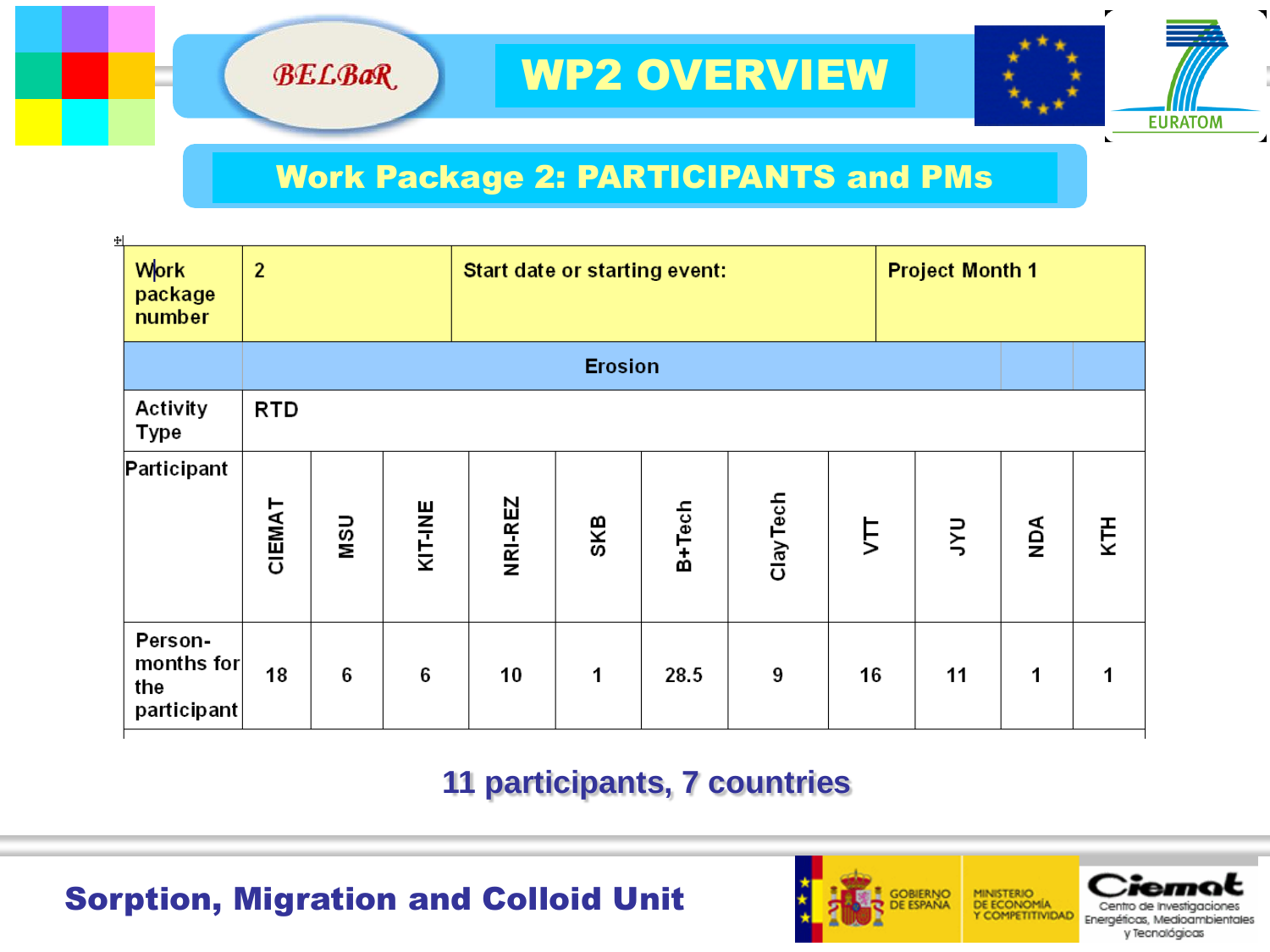

## Work Package 2: MAIN OBJECTIVES

**To understand the main mechanisms of clay particle erosion from the bentonite surface and to quantify the (maximum) extent of the possible erosion under different** *physico-chemical conditions***.**

**1. Analysis of bentonite erosion is important for establishing the functionality of the bentonite barrier at the long-term, which could be compromised if a significant clay loss occurs.**

**BELBaR** 

**2. The "eroded" colloids might interact with RN and affect their transport of towards the far-field of the repository.**

**Quantification & evaluation needed**



**WP 3 So far not clear how to deal with these interactions.**

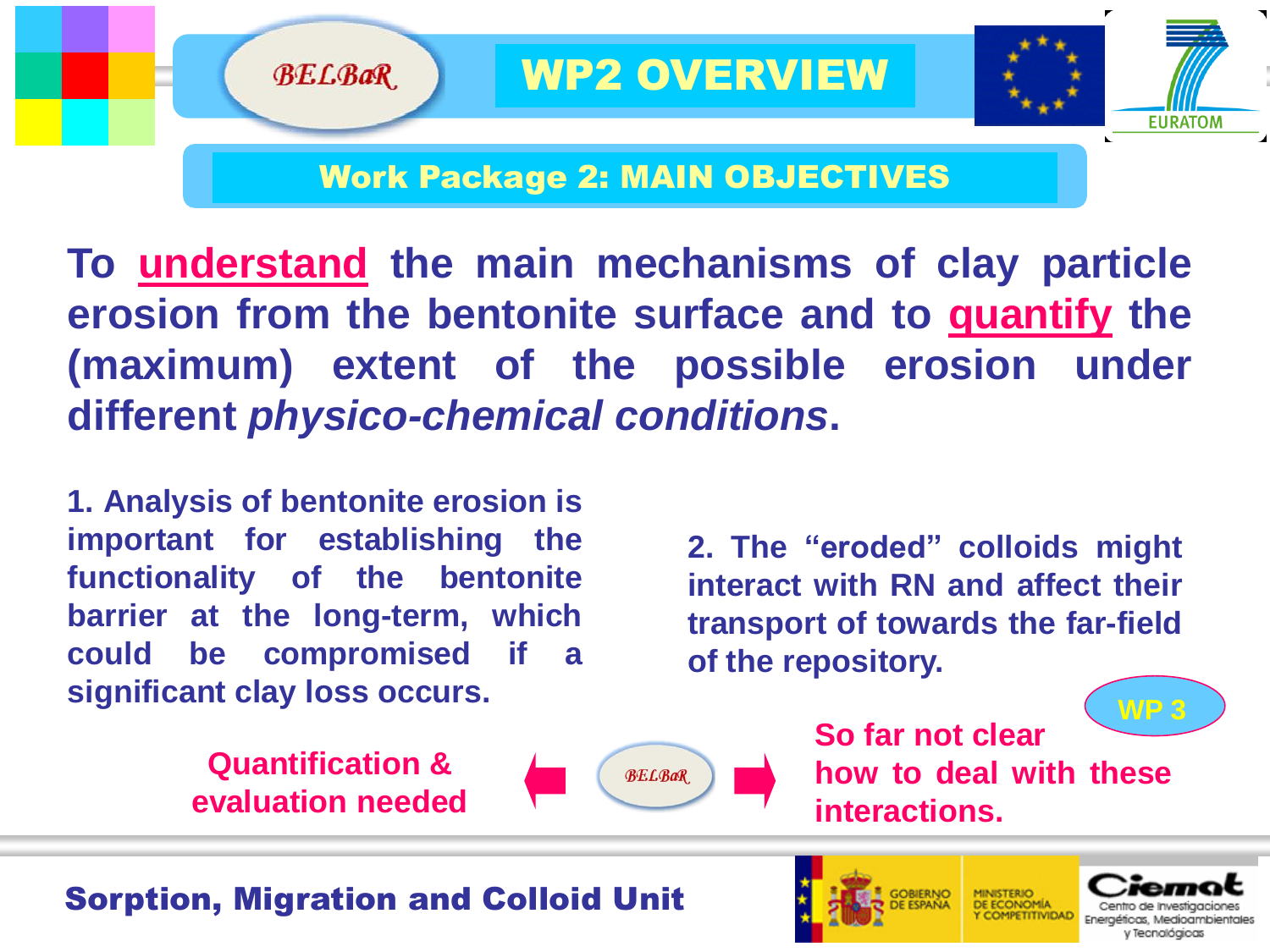

## Potentially relevant factors to bentonite erosion:

- **1. Characteristics of the bentonite clay: smectite content; presence of certain accessory minerals (calcite, gypsum); nature of the cations present in the interlayer; total charge and charge distribution between the tetrahedral and octahedral sheets; compaction density;**
- **2. Chemistry of the groundwater: ionic strength, pH, chemical composition (concentration of monovalent** *vs.* **divalent cations, potassium content);**
- **3. Clay – groundwater interactions: dissolution processes and ionic exchange; kinetics of the interactions; effects of the solid to-liquid ratio; effects of hydrodynamic conditions;**
- **4. Groundwater velocity at the bentonite surface: the presence of a hydraulically active fracture may play a role in bentonite erosion and has to be accounted for.**
- **5. Characteristic of clay extrusion paths: porosity of the rock, fracture dimensions.**

## Sorption, Migration and Colloid Unit

**BELBaR** 

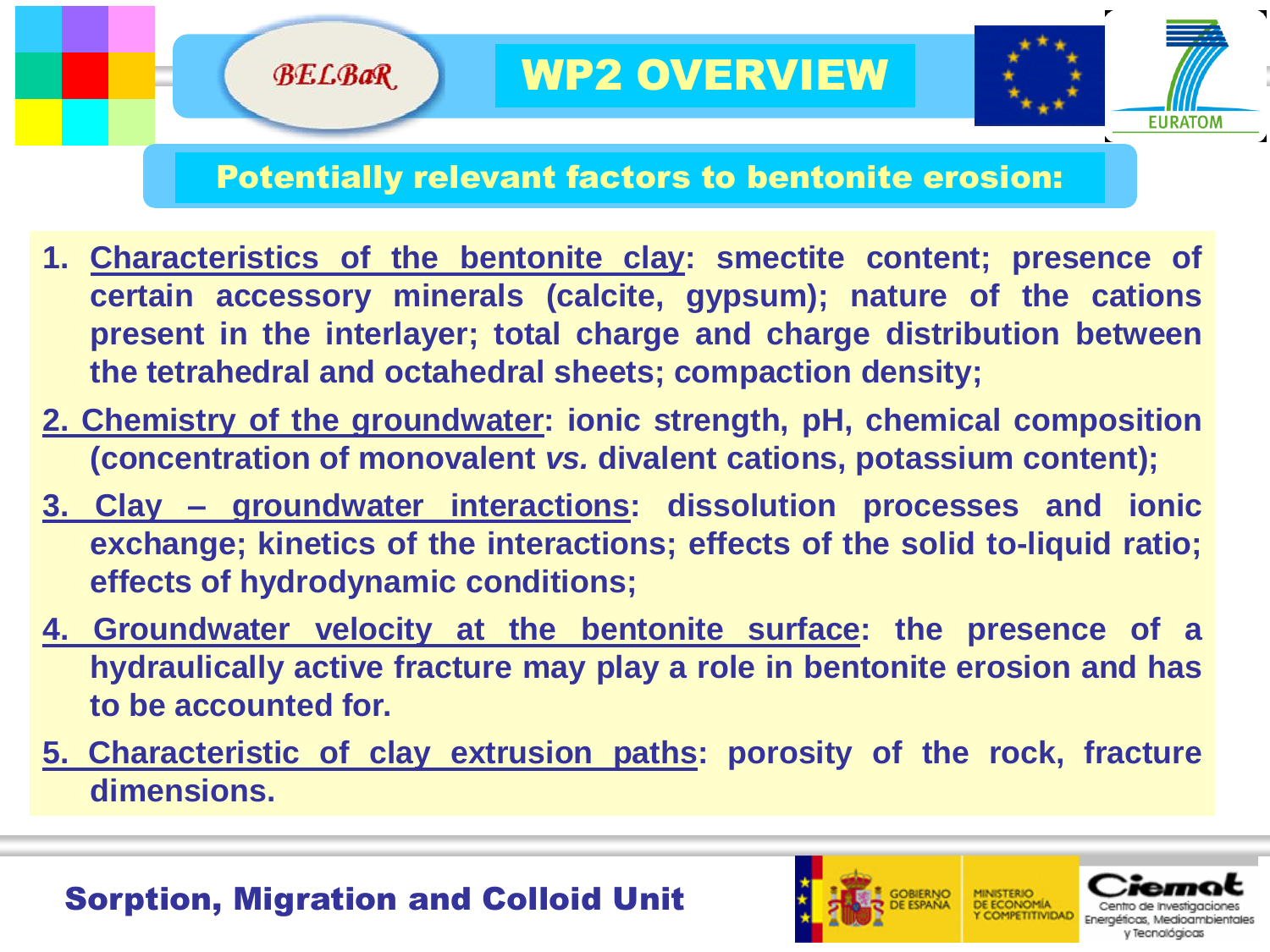**EURATOM** 

Potentially relevant factors to bentonite erosion: organised in three groups

**1. Effects of the water chemistry, clay chemistry and water/clay interactions on erosion processes: CIEMAT, KIT-INE, Clay-Tech, B-Tech, NRI-Rez, MSU**

**BELBaR** 

**2. Erosion processes under water flowing conditions: Clay-Tech, CIEMAT, KIT-INE, B+Tech, NRI-Rez.**

**3. Analysis of bentonite gel and colloid obtained in erosion tests: KIT-INE, MSU, VTT , JyU**

Laboratory Work will benefit of different experimental approaches in the different organisations

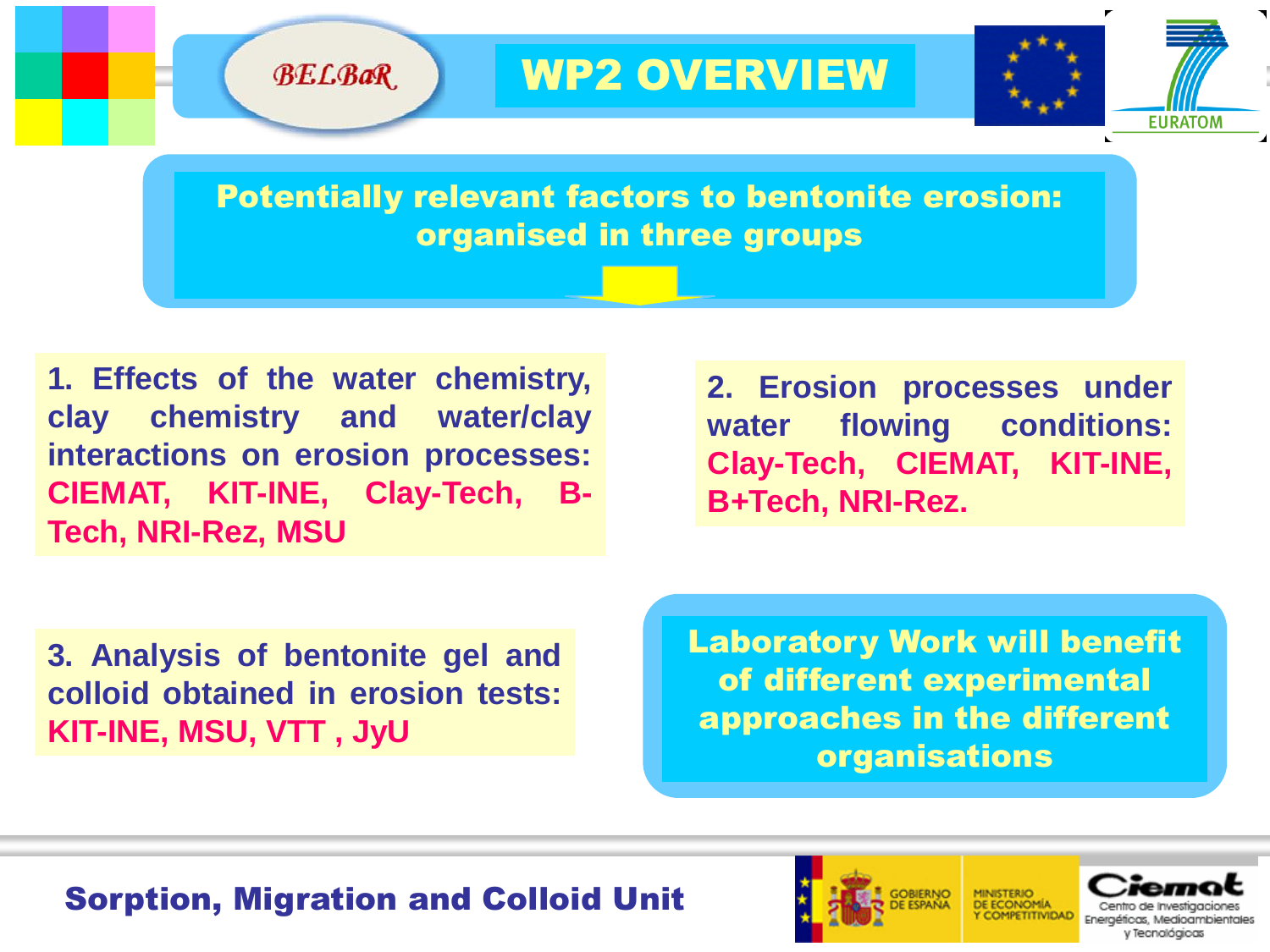

## Study of a real – case : FEBEX gallery at GTS

#### **1996-1997: mounting and swithing on. 2002: first heater dismantled**

**BELBaR** 



**A real-scale experiment, simulating a HLRW repository in granite, was installed 15 years ago. The compacted bentonite has been present in the FEBEX gallery for more than one decade, and colloid analysis to identify the presence of bentonite colloids in the groundwater near the bentonite surface are being carried out since 2006 (EC-FUNMIG Project).**



**2012: 2nd heater and bentonite still emplaced. Experiment still running.**

**Annual sampling foreseen**



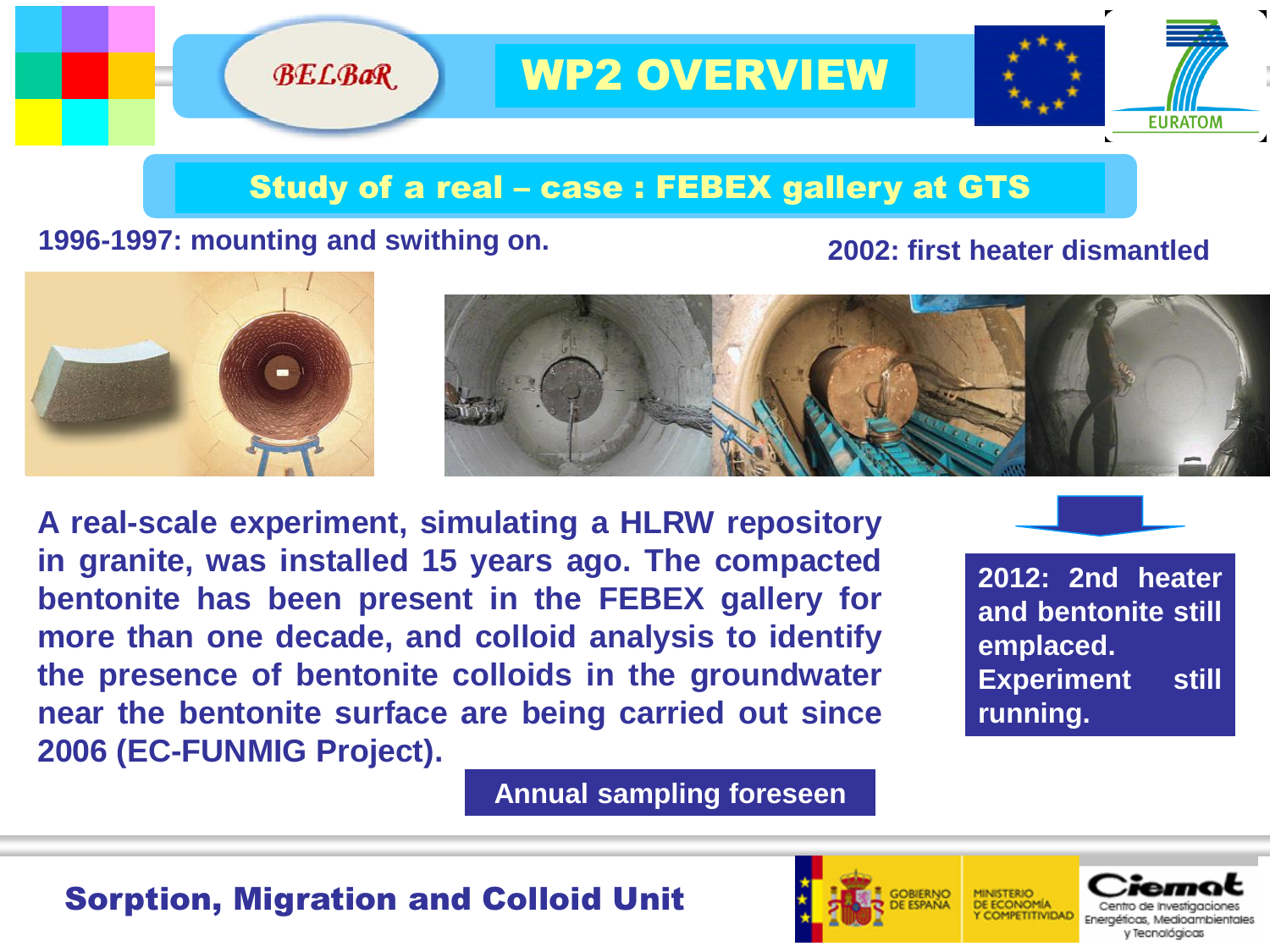

#### COLLABORATION WITHIN WPs

**The joint analysis of laboratory studies from:**

**WP2 (Erosion); WP3 (Colloid radionuclide & host rock interaction) and WP4 (Colloid Stability)**

**as well as** *in-situ* **data**

**is fundamental for providing realistic inputs to the models used in the performance assessment (PA) of HLRW repositories and their conceptualisation in:**

**WP1 (Consideration of Colloids in the Safety Case) and WP5 (Conceptual and mathematical models)** 

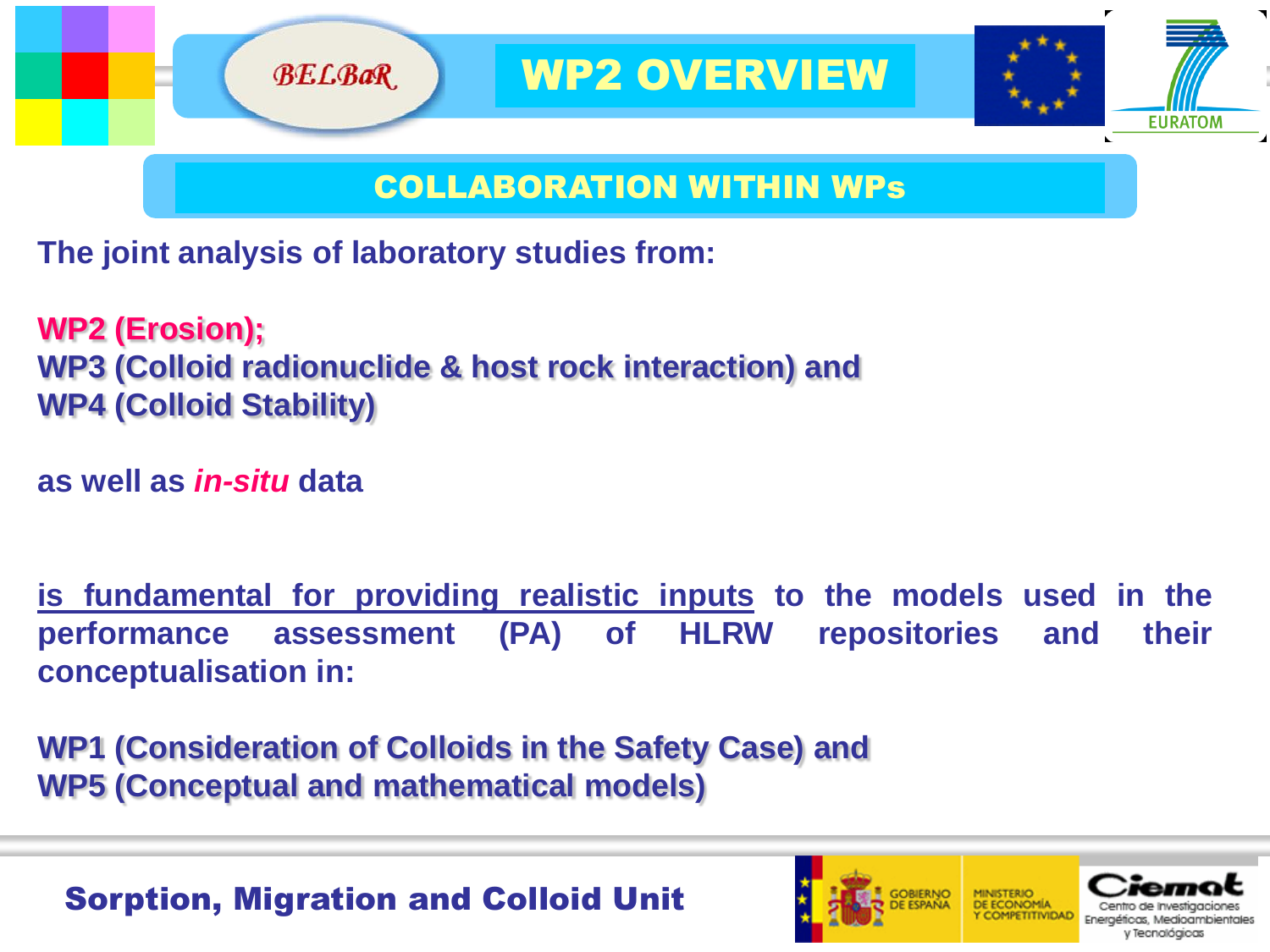

**Effects of the water chemistry, clay chemistry and water/clay interactions on erosion processes: CIEMAT, KIT-INE, Clay-Tech, B-Tech, NRI-Rez, MSU**

**Erosion processes under water flowing conditions: Clay-Tech, CIEMAT, KIT-INE, B+Tech, NRI-Rez**

**Analysis of bentonite gel and colloid obtained in erosion tests: KIT-INE, MSU, VTT , JyU**

*In-situ* **studies at FEBEX: CIEMAT**

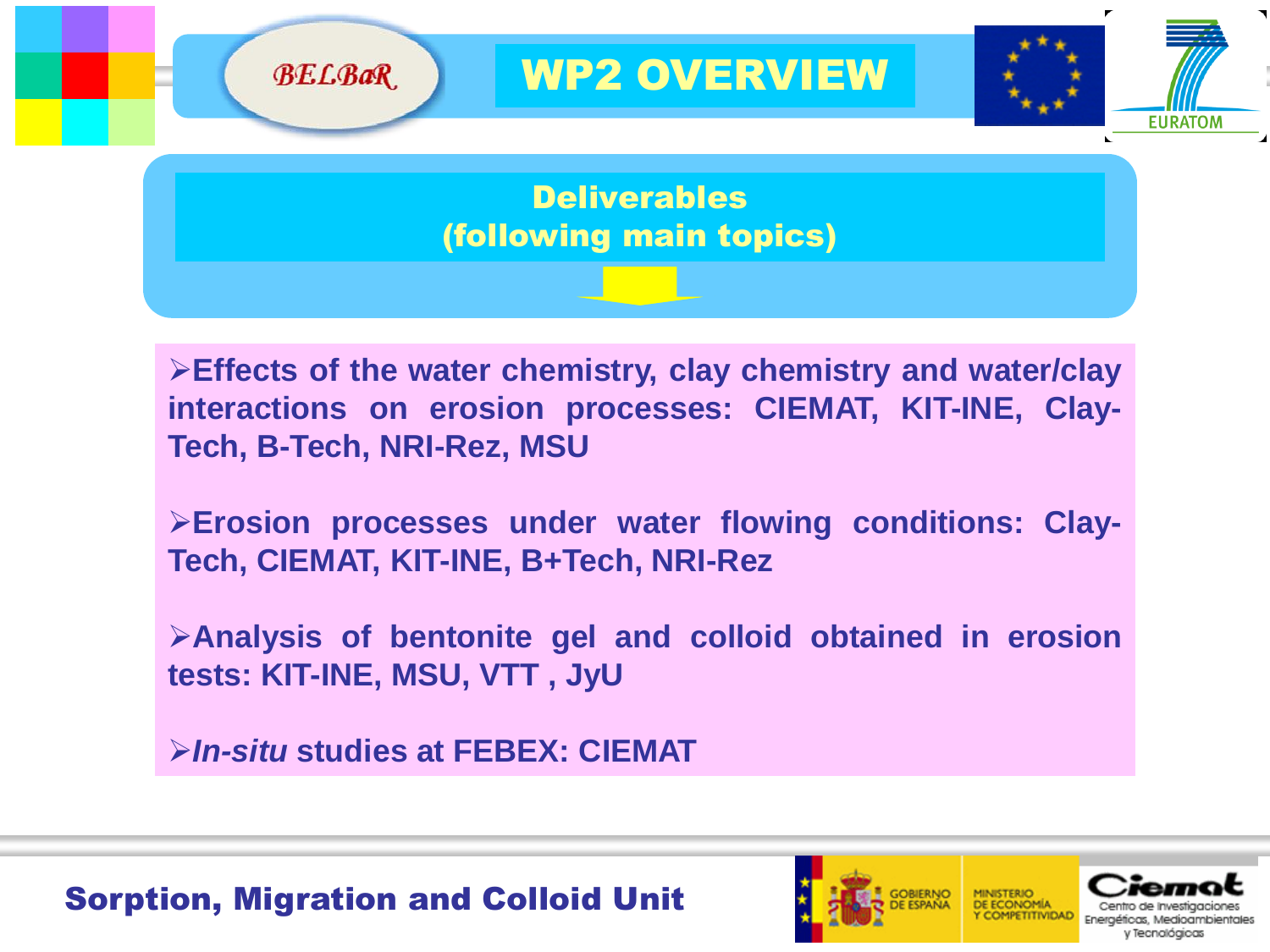



#### Deliverables

| D2.1             | WP2 partners state of the art on bentonite erosion<br>processes                                                                           | <b>CIEMAT</b>                                                               | R.           | <b>PU</b> | 6               |
|------------------|-------------------------------------------------------------------------------------------------------------------------------------------|-----------------------------------------------------------------------------|--------------|-----------|-----------------|
| D.2.2            | Progress Report on the effects of the water<br>chemistry,<br>clay<br>chemistry<br>and<br>water/clay<br>interactions on erosion processes: | <b>CIEMAT, KIT-INE, Clay-</b><br>Tech, B-Tech, NRI-Rez,<br><b>MSU (KTH)</b> | R.           | <b>PU</b> | $\overline{15}$ |
| D <sub>2.3</sub> | Progress Report on erosion processes under<br>flowing water conditions                                                                    | Clay-Tech, CIEMAT,<br>KIT-INE, B+Tech<br>NRI-Rez (KTH)                      | R.           | <b>RE</b> | 15              |
| D <sub>2.4</sub> | Progress<br>Report<br>the<br>analysis<br>on<br>and<br>characterization of the bentonite gel and colloids<br>obtained in erosion tests:    | KIT-INE, MSU, VTT, JyU<br>(KTH)                                             | $\mathsf{R}$ | <b>RE</b> | 15              |
| D.2.5            | Progress Report on the effects of the water<br>chemistry, clay chemistry<br>and<br>water/clay<br>interactions on erosion processes:       | <b>CIEMAT, KIT-INE, Clay-</b><br>Tech, B-Tech, NRI-Rez,<br>MSU (KTH)        | R.           | <b>PU</b> | 27              |
| D <sub>2.6</sub> | Progress Report on erosion processes under<br>flowing water conditions                                                                    | Clay-Tech, CIEMAT,<br>KIT-INE, B+Tech<br>NRI-Rez (KTH)                      | R.           | <b>RE</b> | 27              |
| D <sub>2.7</sub> | Progress<br>the<br>analysis<br>Report<br>on<br>and<br>characterization of the bentonite gel and colloids<br>obtained in erosion tests:    | KIT-INE, MSU, VTT, JyU<br>(KTH)                                             | R.           | <b>RE</b> | 27              |

#### Sorption, Migration and Colloid Unit ion, migration and Colloid Unit

erosion processes:

clay chemistry and water/clay interactions on

D.2.8



Tech, B-Tech, NRI-Rez,